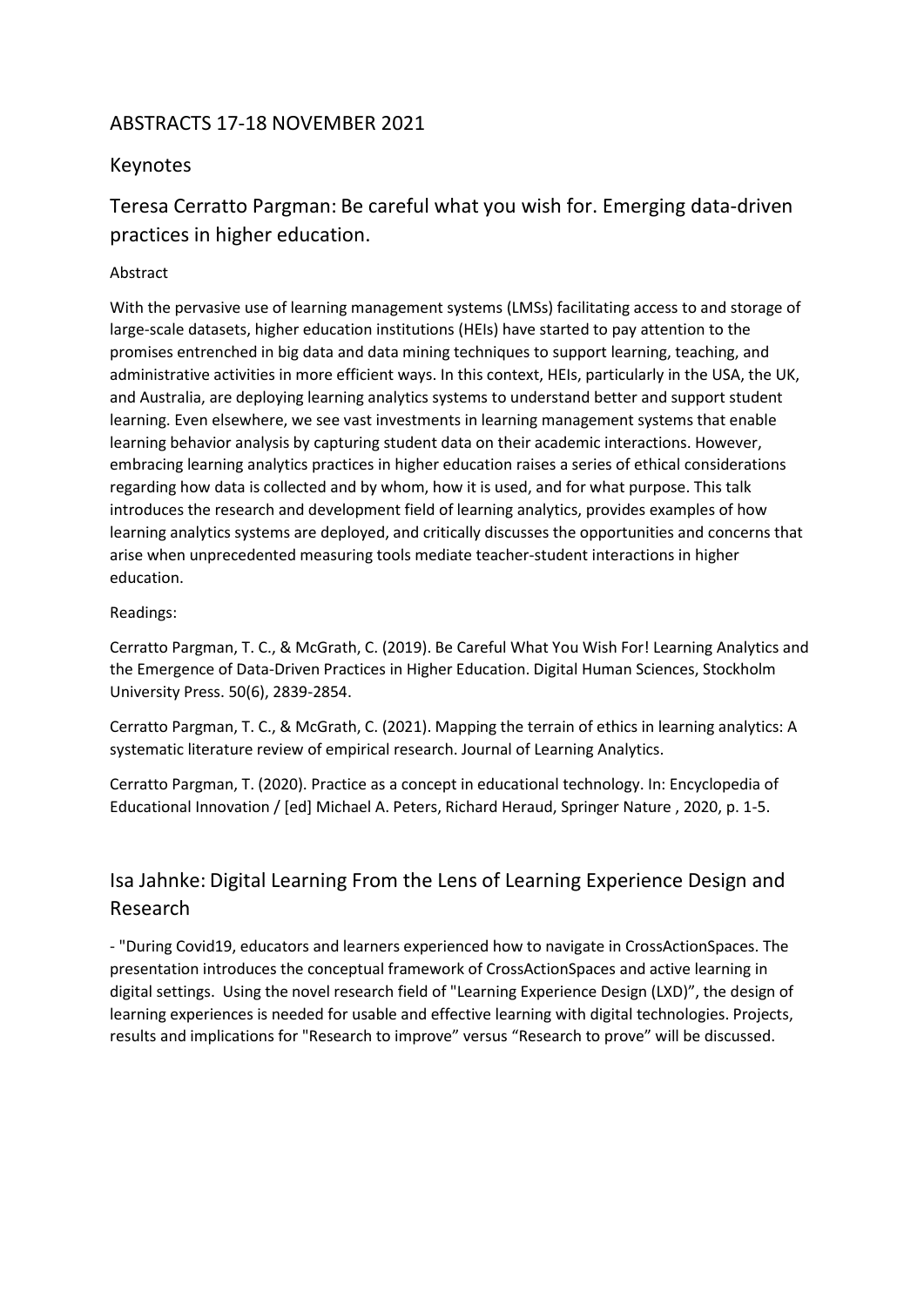# Gerhard Fischer: Co-Evolution: Beyond "Gift-Wrapping" — Envisioning the Future of Learning in the Digital Age

The core assumption and argument behind my presentation is: learning in the digital age should not be envisioned as "learning as it is understood and practiced today enriched by digital technologies" but as "fundamentally rethinking what education and learning should be about in the digital age."

Most current uses of technology supporting learning are restricted to "gift wrapping" approaches: they are used as add-ons to existing practices rather than a catalyst for fundamentally rethinking what education and learning should be in the digital age. "Old" frameworks, such as instructionism, fixed curricula, memorization, decontextualized learning, etc., are not changed by technology itself. This is true whether we use computer-based training, intelligent tutoring systems, multimedia presentations, or other approaches (e.g.: supported by Artificial Intelligence).

"Co-evolution" approaches explore learning themes and objectives facilitated and supported by digital technologies including constructionism, interest-driven learning, distributed cognition, learning-on-demand, etc. leading to fundamentally new conceptualizations and practices in education for the digital age.

#### Readings

Fischer, G. (2021): "End-User Development: Empowering Stakeholders with Artificial Intelligence, Meta-Design, and Cultures of Participation", in D. Fogli et al. (Eds.): IS-EUD 2021 Proceedings, Springer, LNCS 12724, pp. 3–16, https://doi.org/10.1007/978-3-030-79840-6\_1

#### https://l3d.cs.colorado.edu/wordpress/wp-content/uploads/2021/07/Final-ISEUD-2021.pdf

Fischer, G., Lundin, J., and Lindberg, J.O. (2020), "Rethinking and reinventing learning, education, and collaboration in the digital age — from creating technologies to transforming cultures", International Journal of Information and Learning Technology, https://doi.org/10.1108/IJILT-04-2020-0051

#### http://l3d.cs.colorado.edu/~gerhard/papers/2020/FINAL-IJILT-2020.pdf

Fischer, G. and K. D. Wolf (2015): "What can Residential, Research-Based Universities learn about their core competencies from MOOCs (Massive Open Online Course)", in H. Schelhowe, M. Schaumburg, and J. Jasper (eds): "Teaching is Touching the Future — Academic Teaching within and across Disciplines", Universitätsverlag Webler, Bielefeld, pp. 65-75

http://l3d.cs.colorado.edu/~gerhard/papers/2015/Bremen-Wolf-MOOCS.pdf

Fischer, G. (2014) "Supporting Self-Directed Learning with Cultures of Participation in Collaborative Learning Environments" in E. Christiansen, L. Kuure, A. Mørch, & B. Lindström (Eds.), Problem-Based Learning for the 21st Century – New Practices and LearningsEp Environments, Aalborg University Press,, pp. 15-50.

#### http://l3d.cs.colorado.edu/~gerhard/papers/2014/Scandinavia-PBL.pdf

Fischer, G. (1998) "Making Learning a Part of Life—Beyond the 'Gift-Wrapping' Approach of Technology" in P. Alheit, & E. Kammler (Eds.), Lifelong Learning and Its Impact on Social and Regional Development, Donat Verlag, Bremen, pp. 435-462.

http://l3d.cs.colorado.edu/~gerhard/papers/giftwrapping-98.pdf.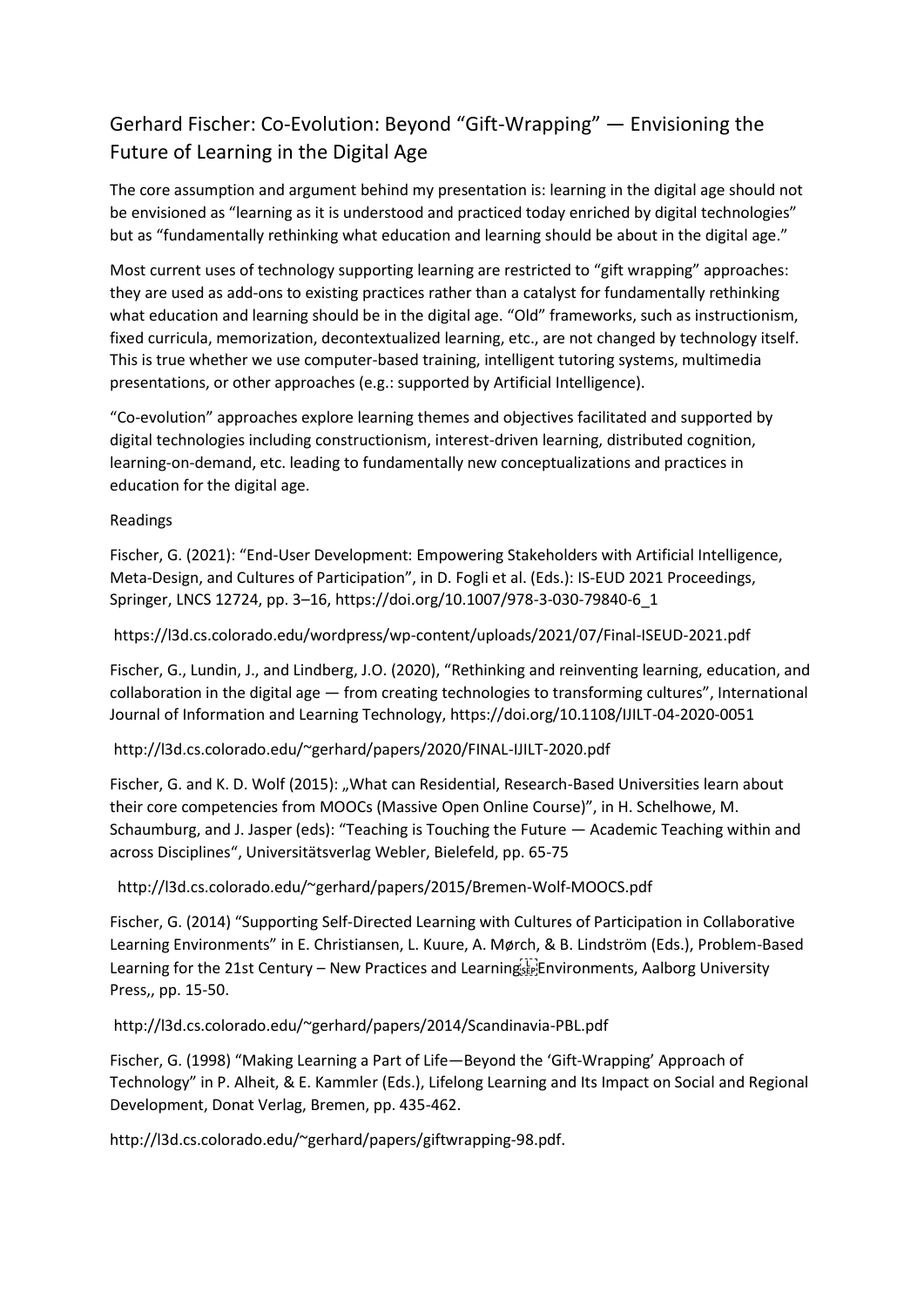# Chee Kit Looi: Research Findings on ICT in Education: What We Learn about Digitalization of Teacher Education from Singapore and beyond

In this talk, I will first discuss a meta-review of a number of research projects which have been conducted during the past over decade on technology-enabled learning in Singapore. The underlying intention is that Information and Communications Technology (ICT) can be an enabler to improve learning and teaching in Singapore classrooms and beyond. School-based research have sought to design, evaluate and understand the techno-pedagogical practices that have been enacted to transform learning and teaching. Research also includes finding out how did teachers transform their teaching practices while learning and using ICT to develop techno-pedagogical practices. In this talk, we review and reflect on these findings on what we have learned about the digitalization of teacher education in Singapore and beyond. I will then draw on some of my past research on teacher education and learning trajectory in enacting technology-enabled learning to provide a discussion on the learning sciences approaches and methodologies in the area of studying digitalization of teacher education.

#### Readings

(I have provided several readings, but you don't have to read all. My suggestion is to download and read the first reading, and browse 2 and 3; if interested, feel free to look at the other readings)

[Local Evidence Syntheses | National Institute of Education \(NIE\), Singapore](https://nie.edu.sg/research/publication/local-evidence-syntheses)

Looi, C-K., Sun, D., Kim, M. S., & Wen, Y. (2018). The Impact of a Professional Development Model for a Mobilized Science Curriculum: A Case Study of Teacher Changes. Research in Science & Technological Education, Volume 36, 2018 - Issue 1, Pages 86-110.

Looi, C.K., Chen, W. & Chen, F-H. (2014). Integrating Technology in the Classroom: Factors that Account for Teachers' Regressive Developmental Trajectories. International Journal of Web-Based Learning and Teaching Technologies, 9(3), 1-17, July-September 2014.

Sun, D., Looi, C.K., & Xie, W.T. (2014). Collaborative Inquiry with a Web-based Science Learning Environment: When Teachers Enact it Differently. Journal of Educational Technology & Society, Volume 17, Number 4, pp. 390-403.

Looi, C.K., Sun, D., Seow, P. & Chia, G. (2014), Enacting a Technology-based Science Curriculum across a Grade Level: The Journey of Teachers' Appropriation, 71, 222-236. http://dx.doi.org/10.1016/j.compedu.2013.10.006

Looi, C.K. & Song, Y. (2013). Orchestration in a Networked Classroom: Where the Teacher's Real-Time Enactment Matters. Computers & Education, 65(2), 510-513.

Song, Y. & Looi, C.K. (2012), Linking Teacher Beliefs, Practices and Student Inquiry Learning in a CSCL Environment: A Tale of Two Teachers, International Journal of CSCL, Volume 7, Number 1, March 2012.